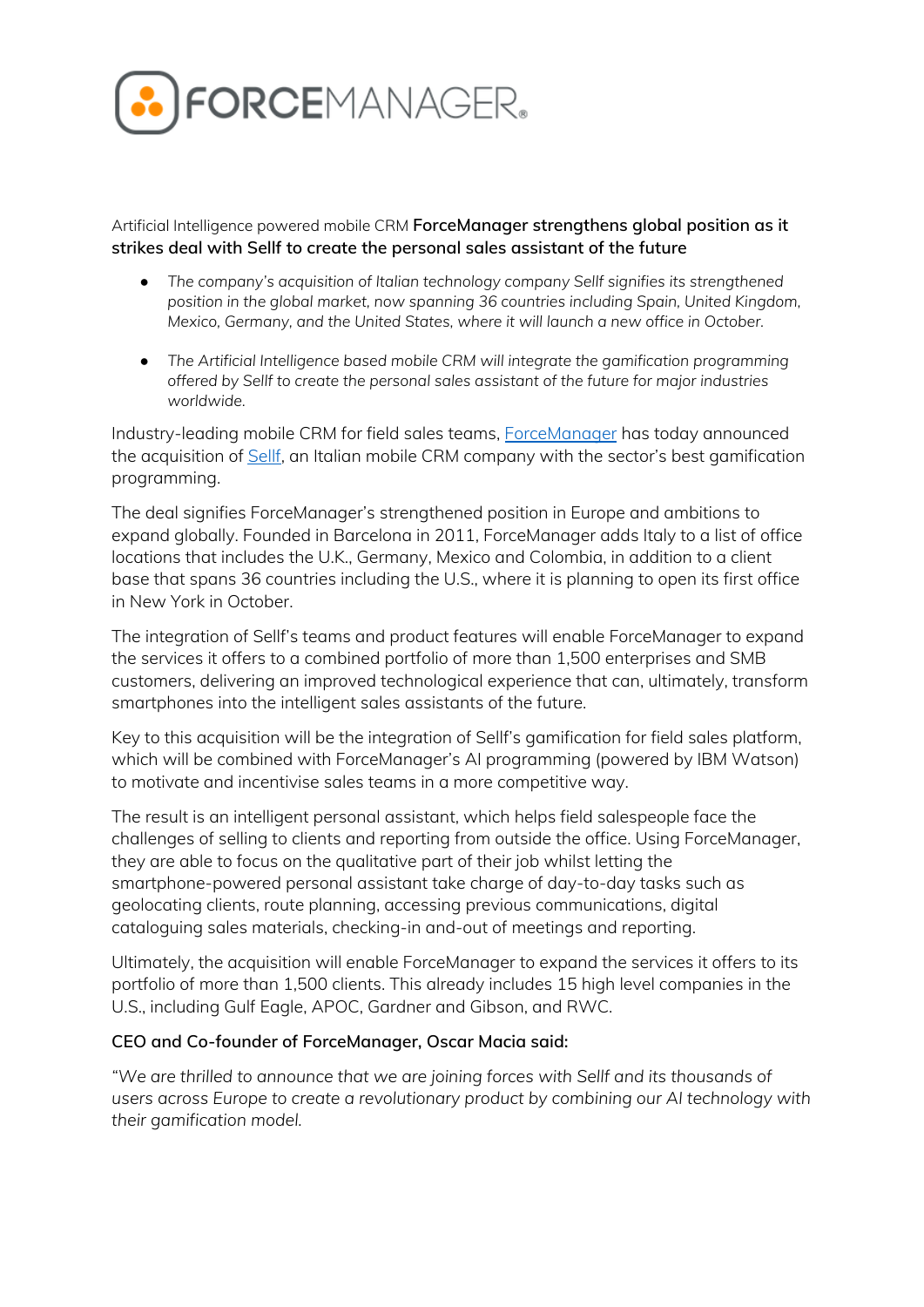

*"This is a major milestone for ForceManager as we aim to expand our horizons globally and deliver the best technology to revolutionise the sales industry in a way that has not yet been achieved, including in major markets such as the U.S."*

# **Diego Pizzocaro, CEO and founder of Sellf and soon-to-be Managing Director of ForceManager in Italy, added:**

*"This announcement not only signifies an improvement in our immediate product, growth of our team and client base and increased international presence, but also how – in the long term – we can stay at the forefront of technological advances and mobile consumption trends to provide the industry with a service that is both revolutionary and high-quality."*

The acquisition of Sellf follows the launch of ForceManager Cognitive, a new intelligent voice recognition feature (powered by IBM Watson) designed to help salespeople on the road. It is responsive to colloquial language and is able to provide proactive suggestions, optimise daily planning and set important reminders before visits to clients.

### **Expansion and new markets to come**

In December 2017, the company closed its second phase of financing, with a contribution of a staggering €12m from Axa Venture Partners. Together with investments from SIE, Nauta Capital and Finaves SCR, the total level of investment amounts to €15.7m.

Following the acquisition, ForceManager now employs over 150 people and brings together its client base made up primarily of larger companies, with the smaller and medium-sized companies of Sellf, to target the mobile CRM market in Europe.

In total, ForceManager now also spans a total of 36 markets, in Europe, Middle East, Asia and Latin America. This is in line with the company's longer-term strategy to consolidate its position in the European and Latin American markets, whilst also looking towards new markets such as the United States, where it has a strong and growing client base and the opportunity to deliver a CRM specifically designed for mobile that has not been fully developed.

# **[ENDS]**

### **MEDIA ENQUIRIES**

**Beth Park – Account Manager at Quatro PR** | bpark@quatro-pr.co.uk | 020 7566 7966

**Natalie Batlle – Brand Director at ForceManager** | [press@forcemanager.com](mailto:press@forcemanager.com) | +34 633 291 503

### **ABOUT FORCEMANAGER**

**[ForceManager](http://www.forcemanager.com/) is the leading mobile CRM designed to make life easier by acting as a personal sales assistant for field sales teams on-the-go.** The success of the app is a result of its 100% mobile first design, user-friendly interface, and high adoption rate. It is a CRM solution that offers the perfect blend of Artificial Intelligence and intuitive design, transforming the